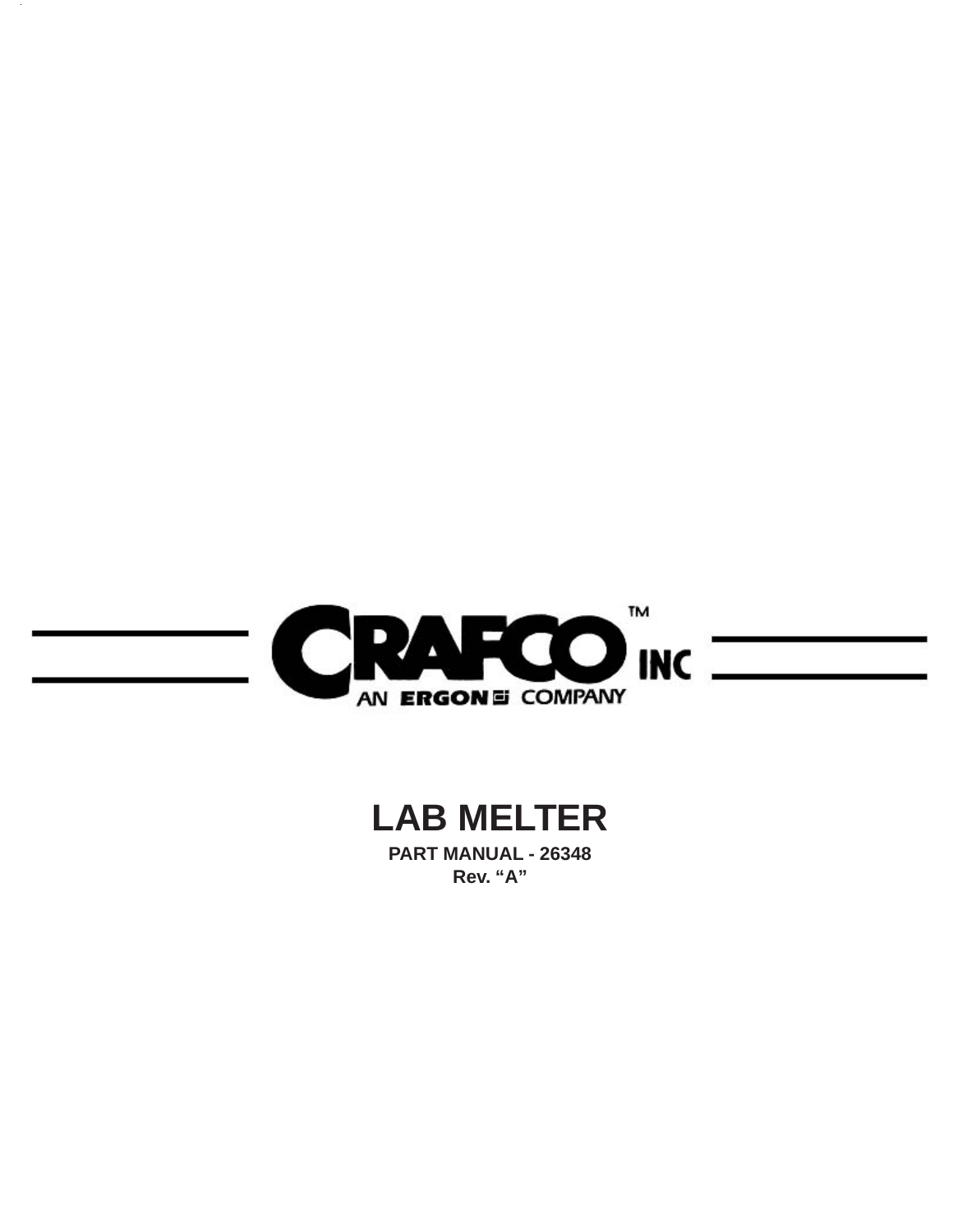Modified 2/20/07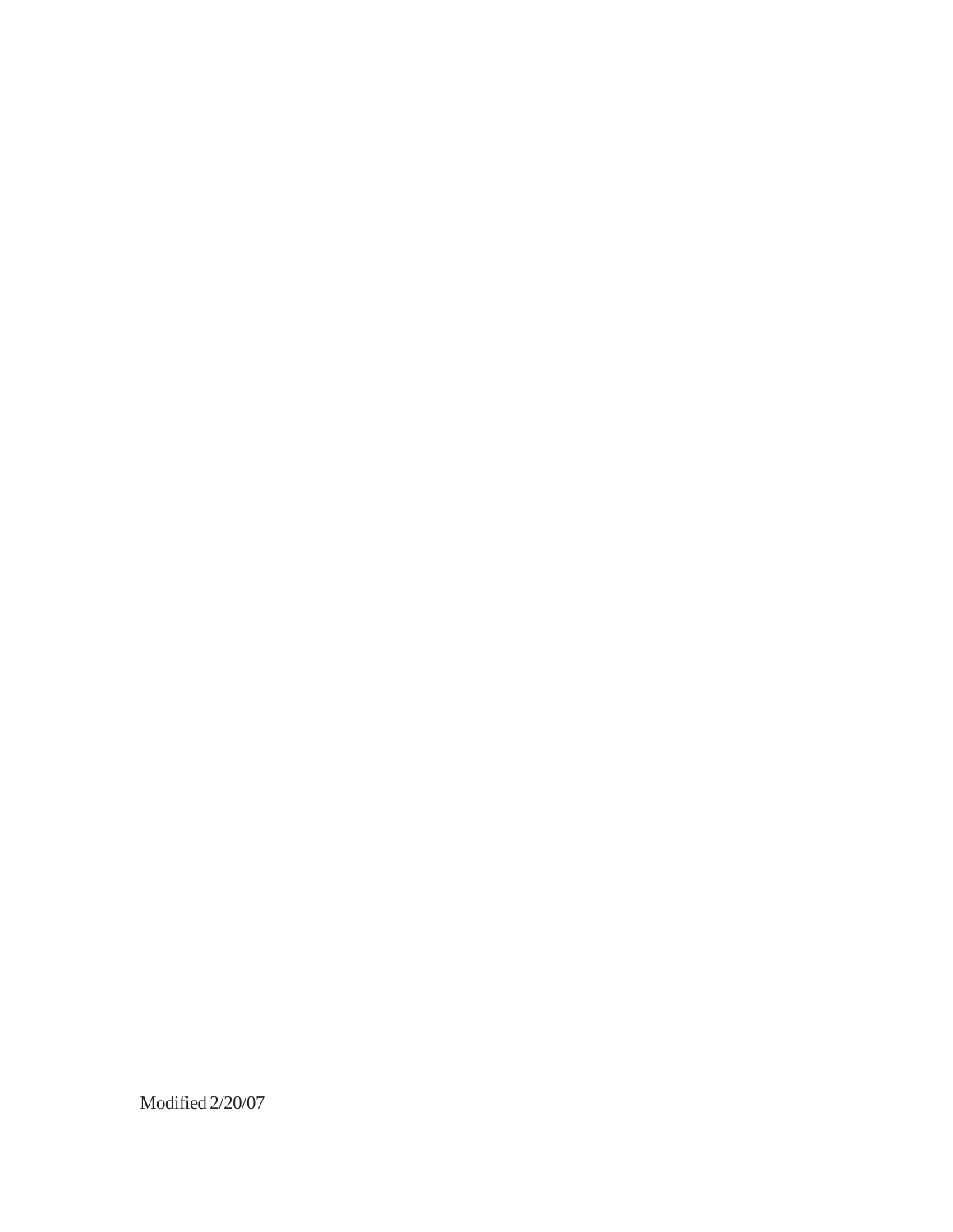# **TABLE OF CONTENTS**

| SUPPLIER LIST (For cans and heat transfer oil)  10 |  |
|----------------------------------------------------|--|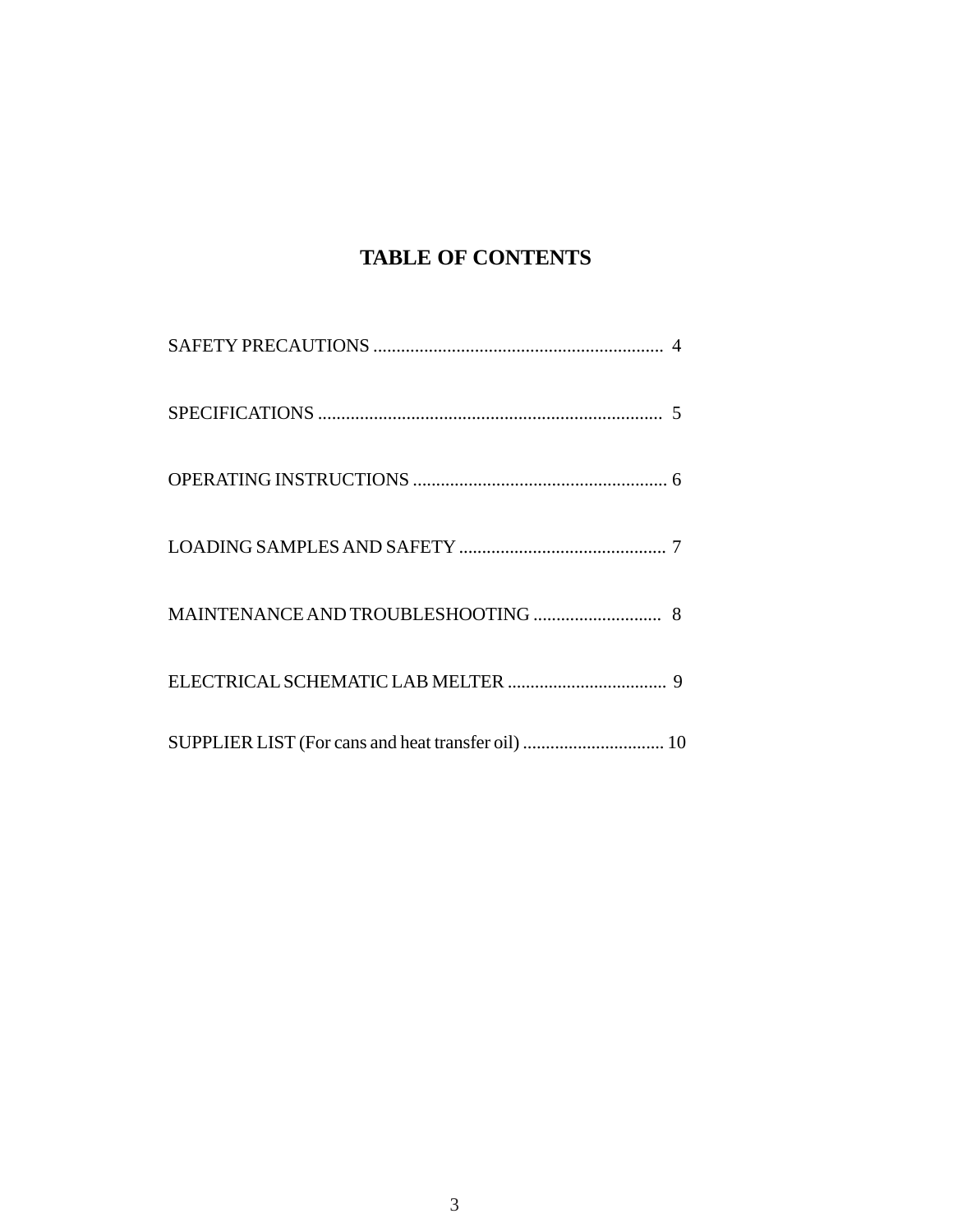### **SAFETY PRECAUTIONS**

- High operating temperatures of Sealant and Heat Transfer oil require protective clothing and gloves be worn by operator.
- · Always wear eye protection.
- Avoid the entrance of water into any part of the melter. Water will displace heat transfer oil or sealant which could be hazardous to personnel surrounding the machine.
- · Avoid bodily contact with hot sealant material or heat transfer oil. Serious burns may result.
- · Read Operator Manual thoroughly before operating melter.
- · Make sure operator is familiar with melter operation.
- · Stop mixer when adding sealant sample to sealant can.
- · Keep hands, feet, and clothing away from all moving parts.
- · Always keep a fire extinguisher near the unit. Maintain extinguisher properly and be familiar with its use.
- · Do Not exceed 450F (235C) for heat transfer oil temperature.
- · Do Not overfill heat transfer oil level. Expansion of oil during heat up could cause overflow. Use only recommended heat transfer oil and change at 500 hours of operation. Change at earlier interval if heat transfer oil becomes contaminated with sealant or shows signs of breakdown.
- · Calibrate heat transfer oil reservoir thermometer prior to initial operation and at least every two weeks thereafter. Precaution is the best insurance against accidents.
- · Crafco, Inc. assumes no Liability for an accident or injury incurred through improper use of this melter.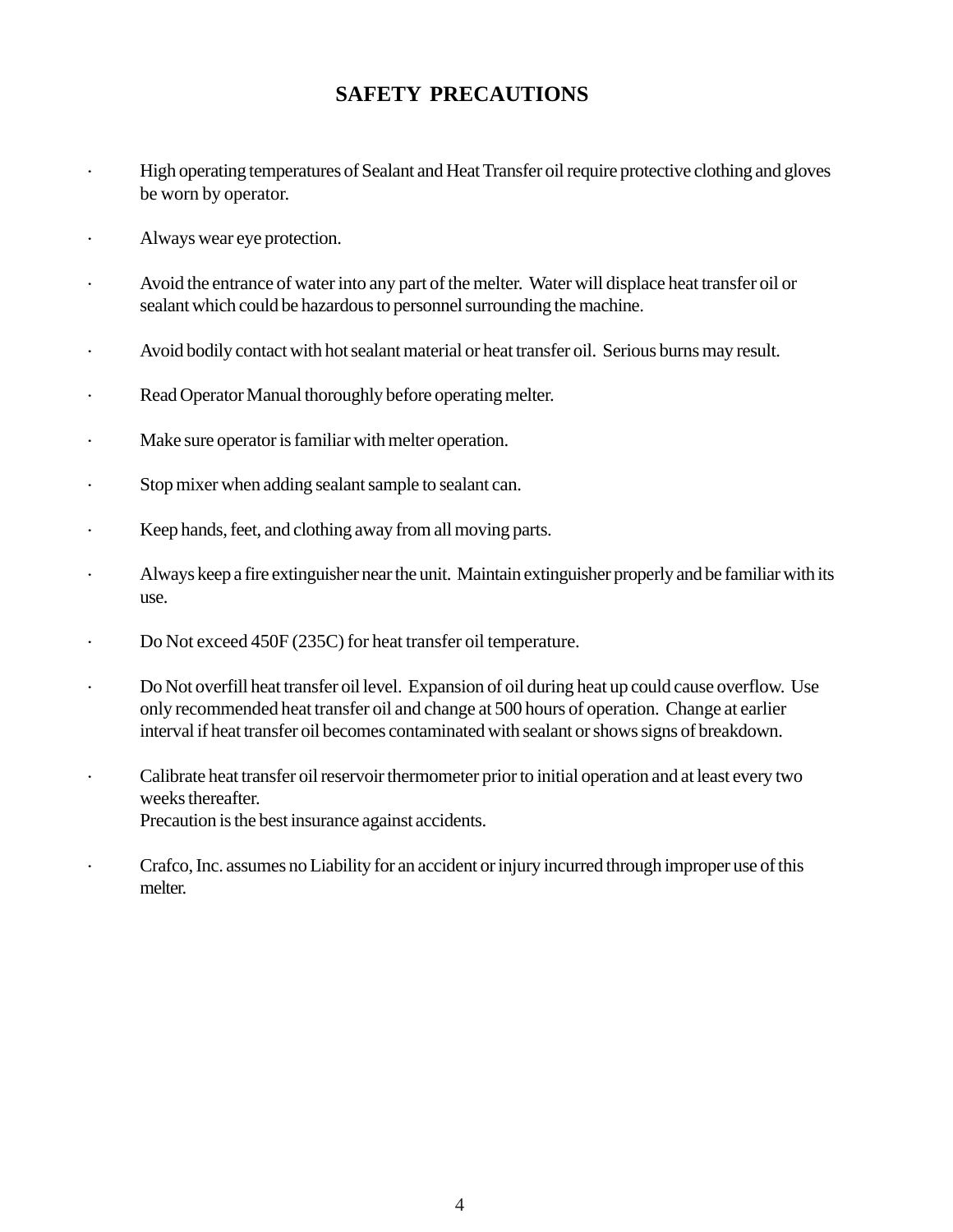## **SPECIFICATIONS**

| Heat transfer oil vat capacity | Approximately 6 $1/2$ gallons @ 70F                                                                                  |
|--------------------------------|----------------------------------------------------------------------------------------------------------------------|
| Melter Can                     | $41/2$ " Dia x 7.0" tall, 48 oz can, Model<br>404x 700                                                               |
| Heating                        | Two 4700 watt. 240 volt fire rod, $P/N$<br>9526L24A14 (Watlow), or two 900 watt<br>$120$ volt, TMO-1091G (Chromolox) |
| <b>Temperature Control</b>     | Thermostatec control                                                                                                 |
| <b>Agitator Mechanism</b>      | Chain driven, clockwise, 35 RPM                                                                                      |
| Gear reducer                   | Boston P/N F713-50-B56                                                                                               |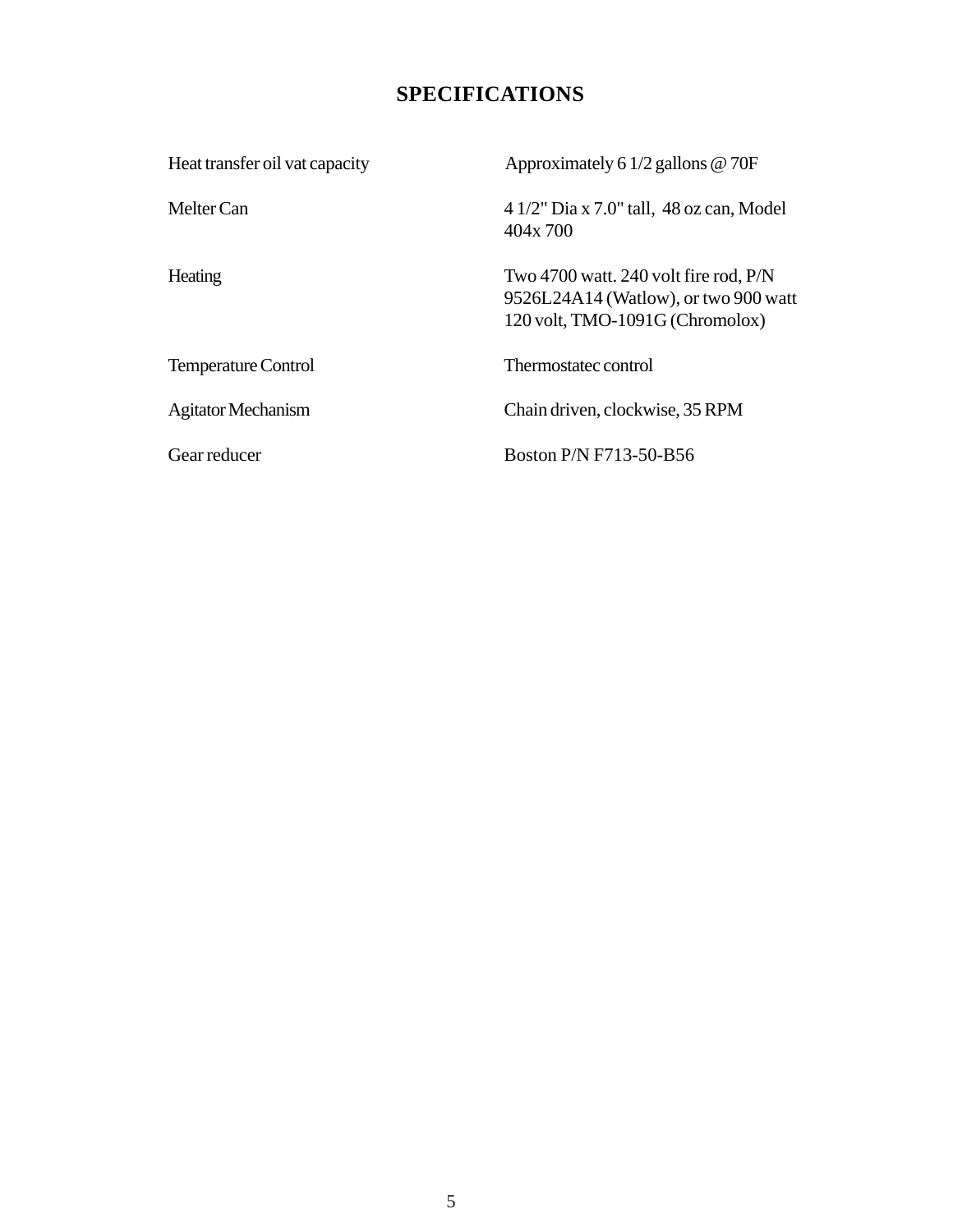### **OPERATING INSTRUCTIONS**

Do Not Operate Lab Melter without reading Operator Manual and being thoroughly familiar with the melting unit.

- 1. Be sure tank drain valve is in the closed position.
- 2. Heating element switch is in the Off position.
- 3. Add required amount of heat transfer oil to melter reservoir. Make sure heat transfer oil is above the thermometer and thermostat probe inside heat transfer oil vat.
- 4. Turn on the switch for heating elements and turn thermostat knob to desired temperature. (Usually 450F)
- 5. Monitor temperature readout . It will take approximately 1-1 1/2 hours for heat transfer oil to reach 450F.
- 6. When readout reads 450F, check and recalibrate temperature dial to match readout. To correct thermometer reading, on some models , there is a small screw on the back of the thermometer. You do not need to remove themometer to adjust the calibration screw.
- 7. If your melter is equipped with an air stirrer, turn it on and set at an RPM high enough to circulate oil but which will not make a vortex and suck air in to hot oil.

#### **TEMPERATURE CONTROL CALIBRATION**

Check control knob calibration weekly.

1. Calibrate by aligning the line on the control knob with the calibration line on the scale plate (See Fig. 1).



Fig. 1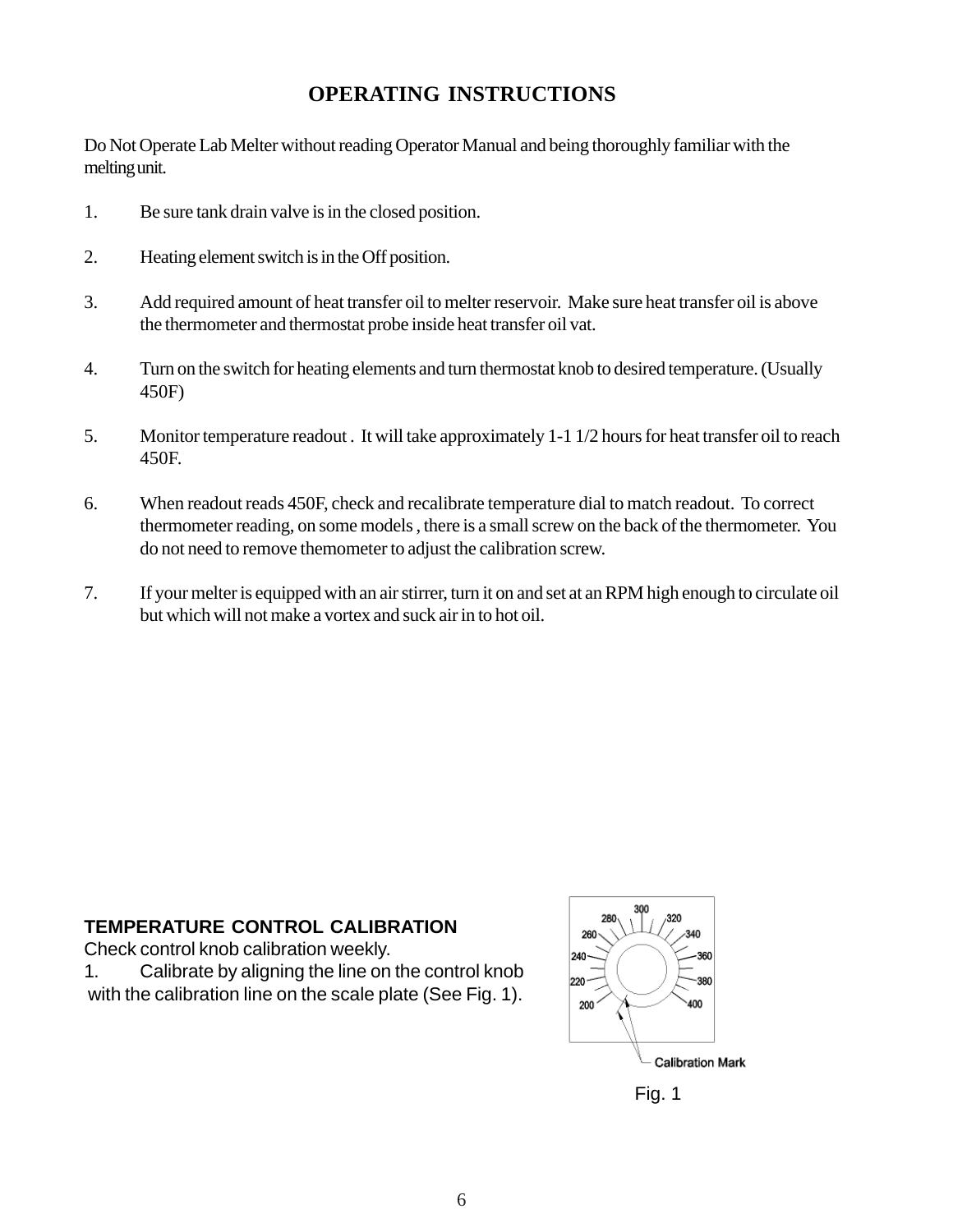# **LOADING SAMPLE (S) INTO LAB MELTER**

1. Insert empty sample can (with stirrer paddle inside) into the melter opening. Make sure can clamp is loose. With the help of the paddle, push the can down until it rests on the can support bars on the bottom of the melter. While holding the can, position hose clamp around the can and the welded clip on the melter top. Tighten the hose clamp with a screw driver. DO NOT over tighten the clamp screw. This will deform the can and cause the paddle to rub against the inside of the can and wear a hose through it.

2. With the can secured, the mixing paddle can be connected to mixer drive shaft. To prevent any material segregation in the melted sample, the lower edge of the paddle must be no more than 1/8"-1/4" (3-5mm) above the bottom of the can.

First, insert the coupler to paddle shaft. Then, lower paddle into can until it rests on the bottom of the can. Align paddle shaft with drive shaft and move coupler onto upper shaft approximately half way. Tighten lower set screw on flat section of paddle shaft.

Then, raise the paddle 1/8"-1/4" from bottom of can and tighten the set screw on upper part of coupler to flat part of drive shaft.

3. For sample preparation, sample addition, material heating, temperature monitoring and sample pouring, refer to ASTM D5167-91.

Note: Before adding any material to can, turn on the mixer switch to be sure paddle is not rubbing against the can. If paddle is rubbing the can, it will wear a hole in the can and sample may become contaminated.

If rubbing, the paddle may need to be raised or can centered under paddle by loosening the can hose clamp.

The can is now ready to be loaded with sealant sample.

# **SAFETY**

- 1. When adding sample(s) to melter can, turn of mixer switch.
- 2. When handling sample can containing hot material, wear leather gloves and safety glasses with side shields. Hot material or heat transfer oil can cause serious skinburns.
- 3. To prevent accidental test specimen contamination, wipe off outside of sample can after removal from melter.
- 4. Check temperature of sample when it is being heated. DO NOT heat material above the manufacturer recommended safe heating temperature.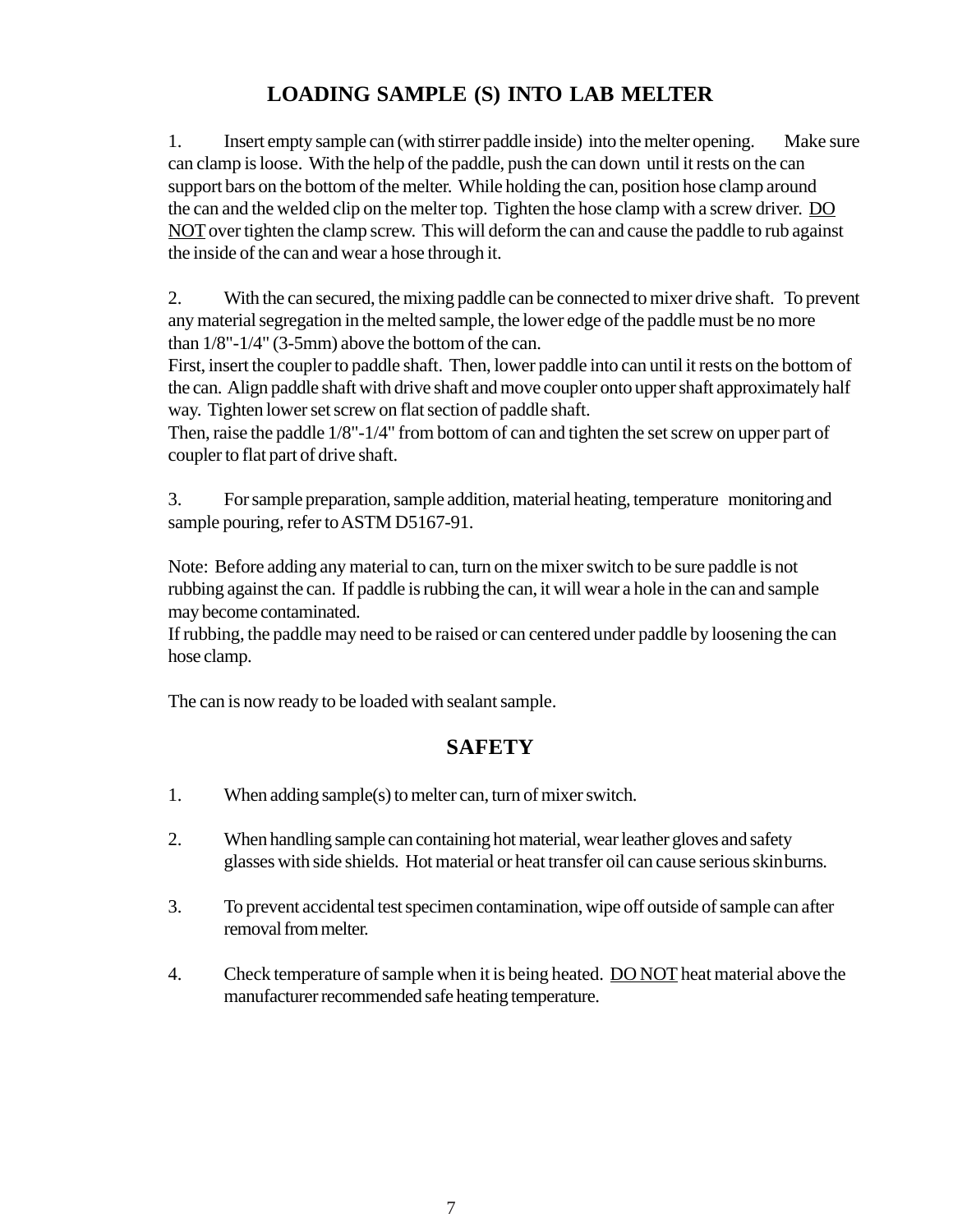## **MAINTENANCE**

- 1. Change heat transfer oil after 500 hours of operation or sooner if contaminated. Heat transfer oil oxidizes and becomes thick, loosing its heat transferring characteristics. To change heating oil, warm oil to 250F. Disconnect power from the melter. Using extreme care, open the drain valve and empty hot oil into a metal can. Dispose of old oil in accordance with state, federal and local regulations covering hazardous waste disposal.
- 2. Heating element durability depends on the type of heat transfer oil. Breakdown of oil causes corrosion and element failure. To replace damaged heating element, drain melter as shown above. Install new element (Crafco p/n 40434). In addition, it is recommended the electrical plug on electrical cord be changed. Tighten element and install new heat transfer oil. Use a high quality, slow oxidizing heat transfer oil such as Mar-Temp 2525. Check for leaks.

# **TROUBLESHOOTING**

Slow heat up of sealant

- 1. Low heat transfer oil level- Oil should cover the heating elements.
- 2. Low heat transfer oil temperature setting- Recommended- 400F-450F
- 3. Heat transfer oil damaged due to oxidation or contamination- See Maintenance and Troubleshooting above.
- 4. Inoperative heating element- Check and replace if needed.
- 5. Damaged thermostat- Check and replace if needed

Melter is not operating (no hot oil heating)

- 1. No power- Check and correct
- 2. Heating element switch faulty- Check and replace if needed
- 3. Low thermostat setting- Reset to 400F-450F
- 4. Faulty thermostat- Check and replace if needed. See Page 10 for electrical diagram.
- 5. Faulty heating element (s)- Check and replace if needed.
- 6. Thermostat probe not covered with heat transfer oil- Add oil if needed
- 7. Thermostat damaged, incorrectly calibrated, or not submerged in heat transfer oil- Check and correct. (See Fig 1 page 7)

#### Mixing paddle not rotating

- 1. Mixer switch damaged- Check and replace if needed
- 2. Mixer motor damaged- Check and replace if needed
- 3. Paddle coupling set screw(s) loose- Retighten

Heating oil contamination is sample can

1. Paddle touching sample can and rubs hole in can- See page 8- Item 3

Sealant temperature is higher or lower than desired temperature

- 1. Thermostat setting incorrect- Calibrate if needed
- 2. Thermostat sensor not covered with heat transfer oil- Add oil if needed
- 3. Temperature gauge incorrectly calibrated, faulty, or not covered by heat transfer oil- Check and correct problem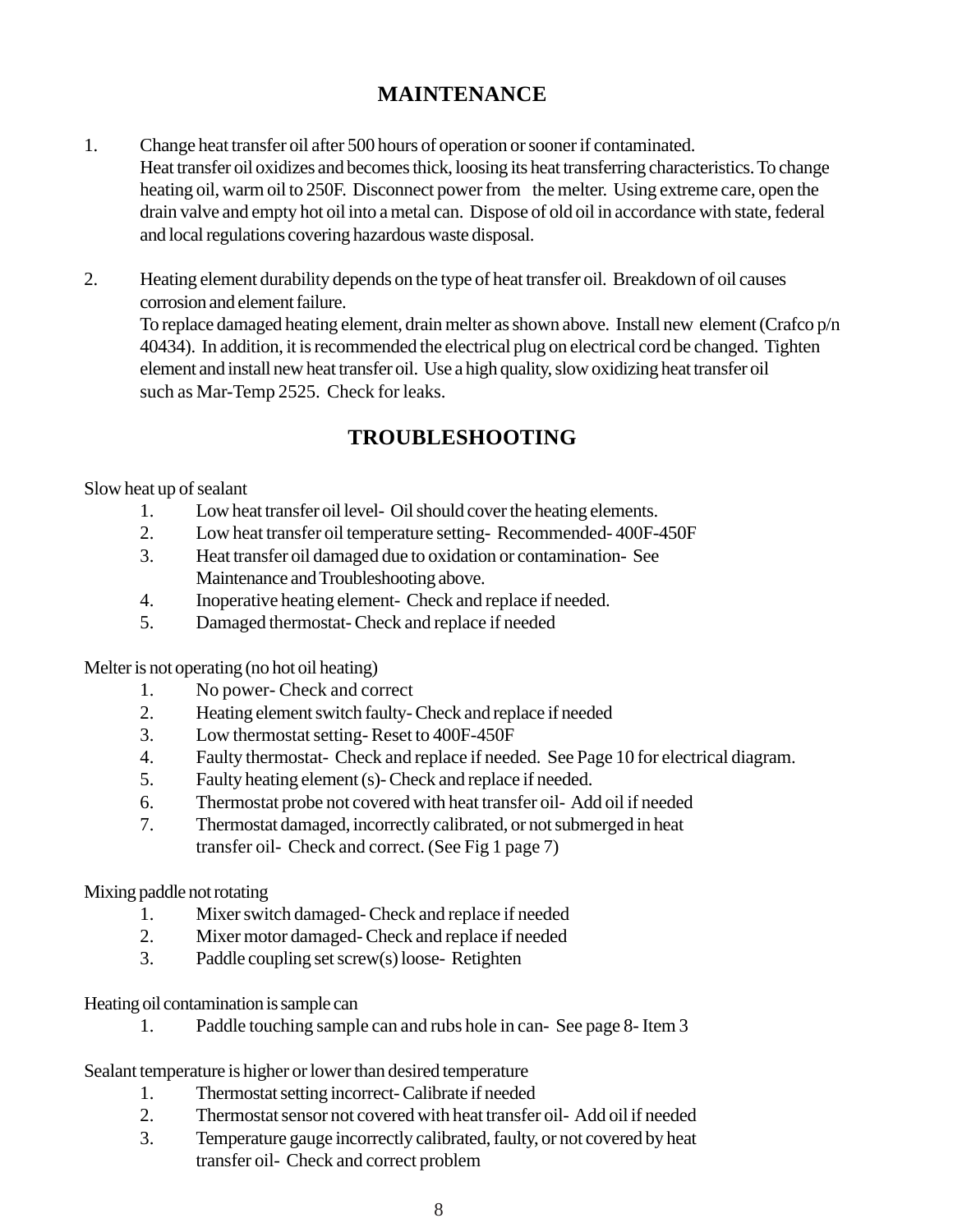

#### **ELECTRICAL SCHEMATIC- LAB MELTER**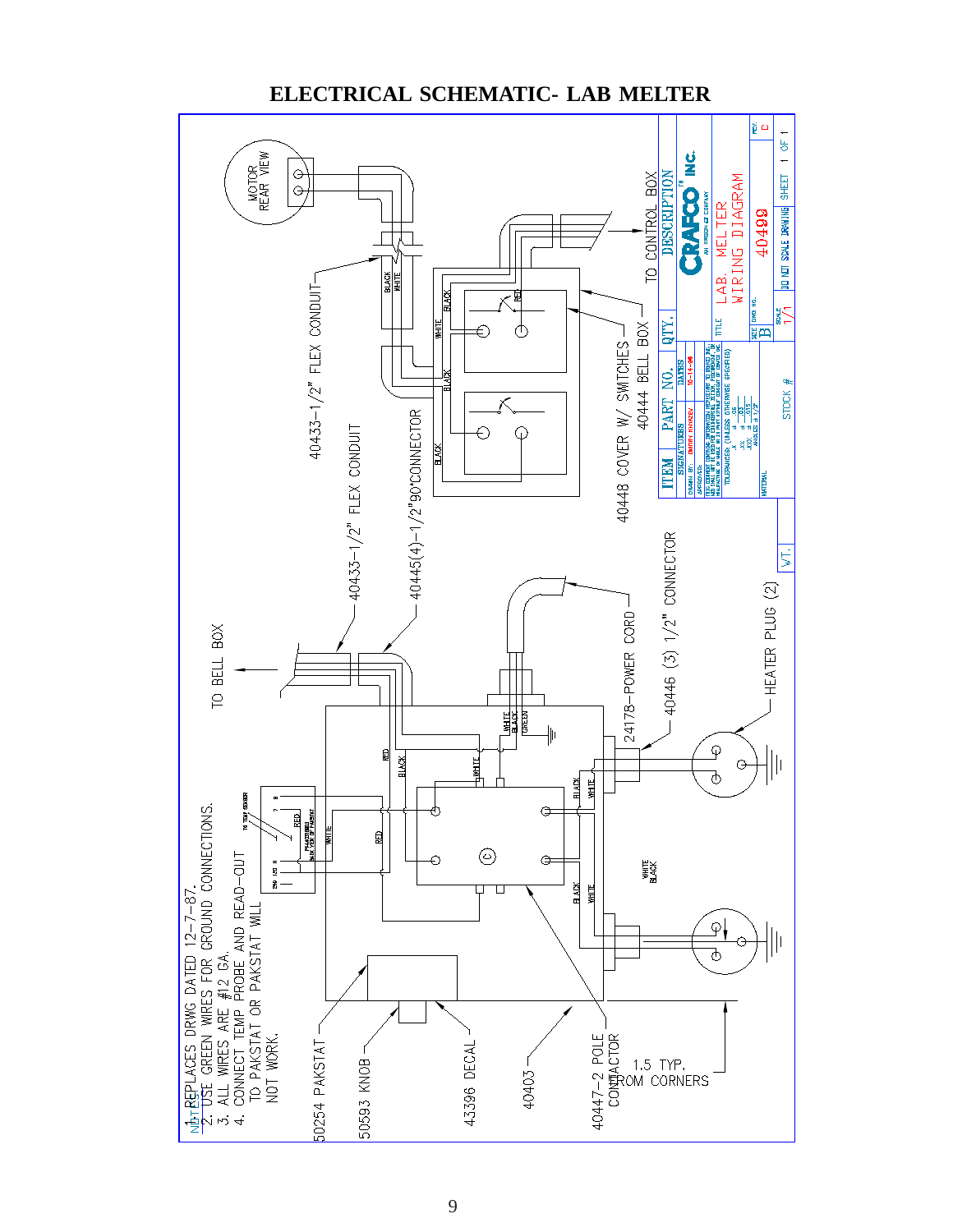#### **SUPPLIER LIST**

Sample can suppliers (48oz tall can 404 x 700)

| <b>Supplier</b>   | Phone            |
|-------------------|------------------|
| Paramount Can Co. | $(714)$ 562-8410 |
| Ribelin Can Co.   | $(602)$ 894-9716 |
| Freund Can Co.    | $(312)$ 224-4230 |

Heat transfer oil- Martemp 2525- Crafco P/N 40905

| <b>Supplier</b>               | Phone            |
|-------------------------------|------------------|
| <b>Houghton International</b> | $(610)$ 666-4000 |

All heat transfer oils subjected to high temperatures and air deteriorate with time and lose many of their characteristics.

For best results and safety, the heat transfer oil in this melter must be drained and replaced with new heat transfer oil every 500 hours of operation. Earlier change intervals may be needed if oil becomes contaminated with sealant material.

Crafco has determined that Martemp 2525 has exceptional heat transfer characteristics for use in this melter.

Any other brands should be approved through Crafco, Inc. customer service

Crafco, Inc. assumes no Liability for an accident or injury incurred through improper use of the melter.

Crafco Inc. 25527 South Arizona Avenue Chandler, Az 85248 (602) 655-8333 1-800-528-8242